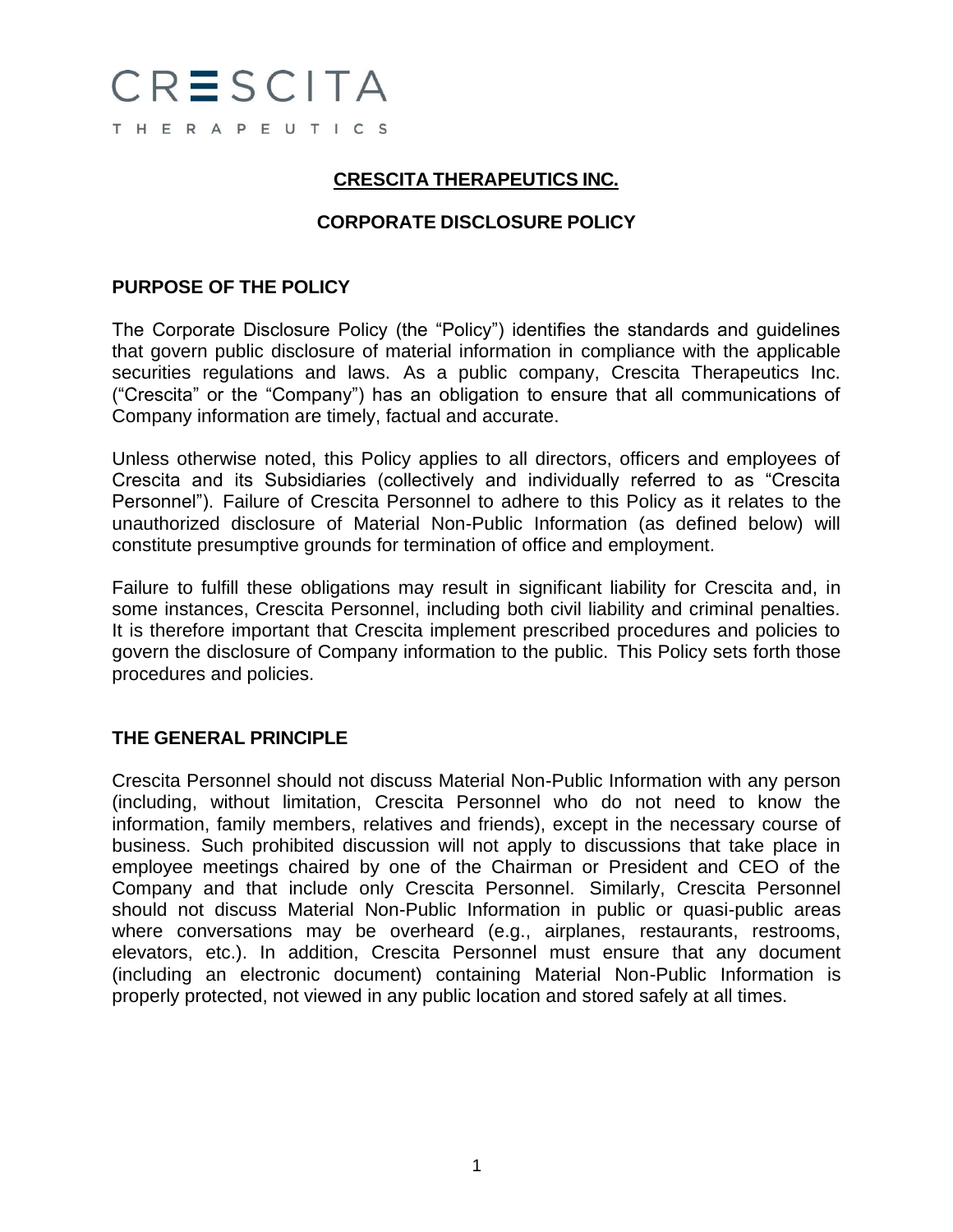### **CORPORATE DISCLOSURE COMMITTEE**

The Corporate Disclosure Committee will develop, implement and monitor the disclosure process for Crescita. The Committee will review Material Non-Public Information for compliance, continuity, accuracy, completeness and currency and approve all public release of material information relating to Crescita prior to such information being disseminated to the public or filed with applicable regulatory agencies. The Committee will be composed of the following members:

President and/or Chief Executive Officer

Chief Financial Officer

Chief Legal Counsel and Corporate Secretary

Members will serve on the Corporate Disclosure Committee at the designation of the Company management or until they resign from the Corporate Disclosure Committee. The Company may at its discretion make changes to the composition of the Corporate Disclosure Committee from time to time.

Any approvals required by the Corporate Disclosure Committee may be given by any two members. One of the two members must be either the President and Chief Executive Officer or Chief Financial Officer or other member of the Committee who has a professional accounting designation.

The Corporate Disclosure Committee will report to the Chairman of the Company and the Crescita Board of Directors from time to time as required.

#### **AUTHORIZED COMPANY SPOKESPEOPLE**

Crescita will limit the number of spokespeople to maintain consistent and accurate communications and to better manage the flow of disclosure. The only persons authorized to discuss Crescita matters with the media, securities industry professionals (i.e. securities analysts, investment bankers and mutual fund representatives), the Company's shareholders or the public are as follows:

Chairman

President and/or Chief Executive Officer

Chief Financial Officer

Manager, Investor Relations and Corporate Communications

Any person employed by a firm retained by the Company to perform or supplement the role of the Manager, Investor Relations and Corporate Communications

Any enquiries regarding Crescita should be referred to one of these spokespersons.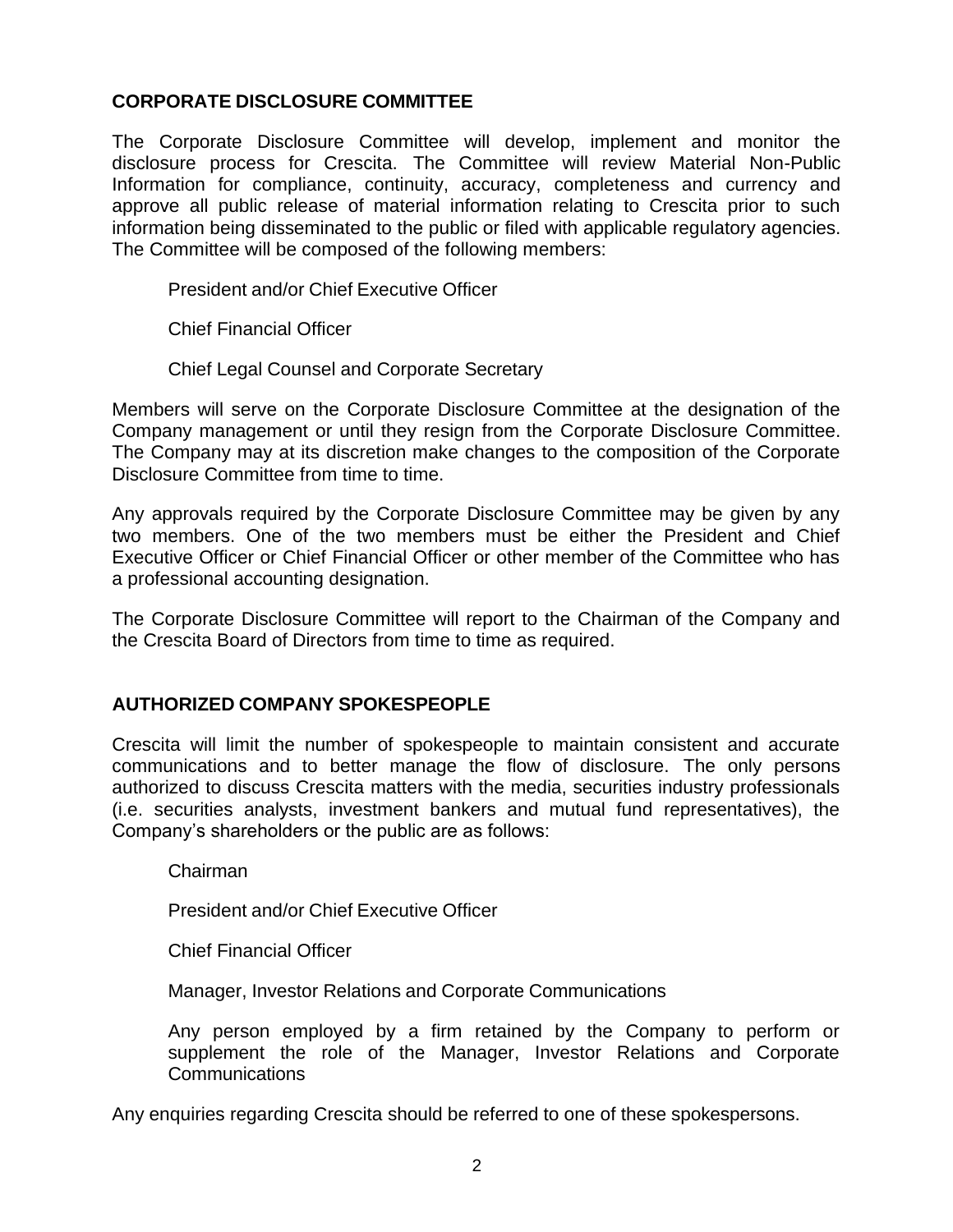#### **DETERMINING MATERIALITY**

Any information that results in, or would reasonably be expected to result in, a significant change in the market price or value of any of the Company's securities is a material fact ("Material Fact"). Any change in the business, operations or capital of the Company that would reasonably be expected to have a significant effect on the market price or value of any of the securities of the Company is a material change ("Material Change" together with Material Fact is "Material Non-Public Information"). Examples of Material Non-Public Information include, without limitation, previously undisclosed material non-public information concerning the Company regarding:

- I. the results of clinical trial or regulatory approvals;
- II. the entering into of licensing agreements;
- III. significant changes in capital investment or corporate objectives;
- IV. defaults under debt obligations, agreements to restructure debt or planned enforcement procedures by a bank or other creditors;
- V. significant mergers, acquisitions, joint ventures or changes in assets ;
- VI. changes in share ownership that may affect control of Crescita;
- VII. changes in debt ratings;
- VIII. significant write-downs of assets, restatements, impairments or additions to reserves for bad debts or contingent liabilities;
- IX. material developments affecting the issuer's resources, technology, products or markets;
- X. significant developments regarding customers or suppliers, including the entering into or loss of significant contracts;
- XI. public or private sale by the Company of additional securities or planned repurchase or redemptions of securities;
- XII. take-over bids, issuer bids or insider bids;
- XIII. bankruptcies or receiverships of the Company or its subsidiaries;
- XIV. changes in the board of directors, or executive management;
- XV. significant litigation, including litigation relating to product liability or patent infringements;
- XVI. significant investigations by regulatory authorities or government bodies; and,
- XVII. borrowing of a significant amount of funds.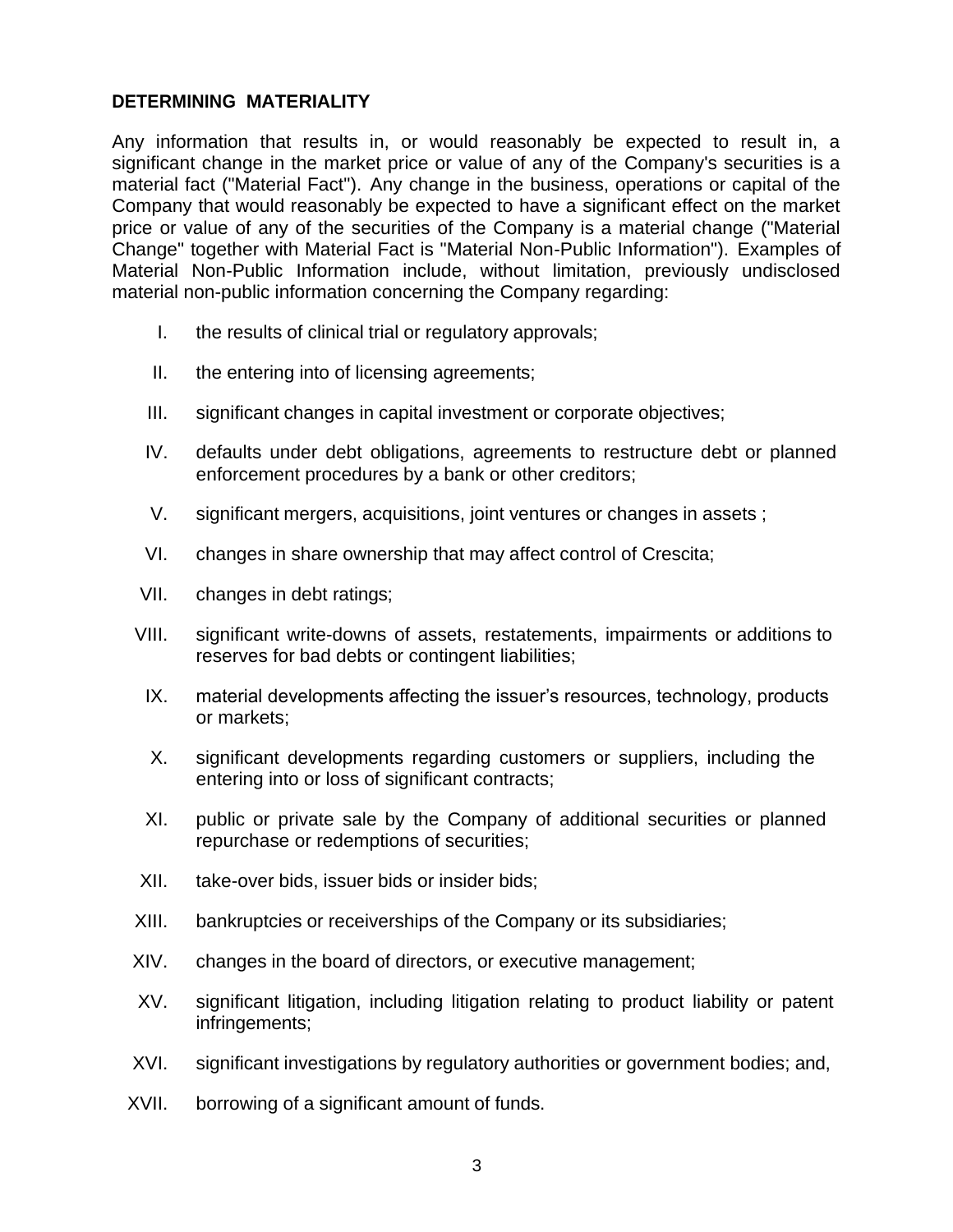Note that this list is merely illustrative and not exhaustive and that what is considered "material" depends on the particular facts of each situation. It may be difficult to determine what information is material. If Crescita Personnel becomes aware of information they think may be considered material, they should advise a member of the Corporate Disclosure Committee so the Committee may determine whether it should be publicly disclosed.

#### **CONFIDENTIALITY OF MATERIAL NON-PUBLIC INFORMATION**

No Crescita Personnel will discuss or otherwise disclose Material Non-Public Information pertaining to Crescita with any person except in accordance with the provisions of this Policy. If disclosure to third party recipients is required, in the necessary course of business, Crescita Personnel will ensure that adequate measures are taken to protect the confidentiality of the information to be disclosed, including the execution of a written confidentiality agreement with the third party recipient of such information. Such confidentiality agreement will be subject to review by the Company's Chairman, President and CEO, and Vice President, Corporate Secretary and General Counsel.

## **TIMELY DISCLOSURE**

Once a decision is made that information is material and that there is a duty to disclose, the information will be disclosed immediately and broadly disseminated. Any press release required by Market Regulation Services Inc. to be provided prior to its dissemination shall first be sent to Market Regulation Services Inc. Broad dissemination normally requires that the information be released in the form of a press release and disseminated over the major wire services. Press releases will be e-mailed to parties, who have expressed an interest in receiving releases directly. In addition, press releases disclosing material information will be posted on the Company's website on a timely basis.

Announcements of Material Non-Public Information should be factual and balanced. Unfavourable news must be disclosed just as promptly as favourable news. A press release should contain enough detail to enable the media and investors to understand the substance and importance of the material information it is disclosing. Unnecessary details, exaggerated reports or promotional commentary should be avoided.

#### **WITHHOLDING INFORMATION**

According to Canadian securities regulation, material information may be withheld and kept confidential temporarily when the "immediate release of the information would be unduly detrimental" to the interests of the Company. The adverse effects on the Company due to the disclosure of confidential information must outweigh the detrimental effects on the market as a result of the withholding of the information (for example, the disclosure would prejudice negotiations in a corporate transaction). In this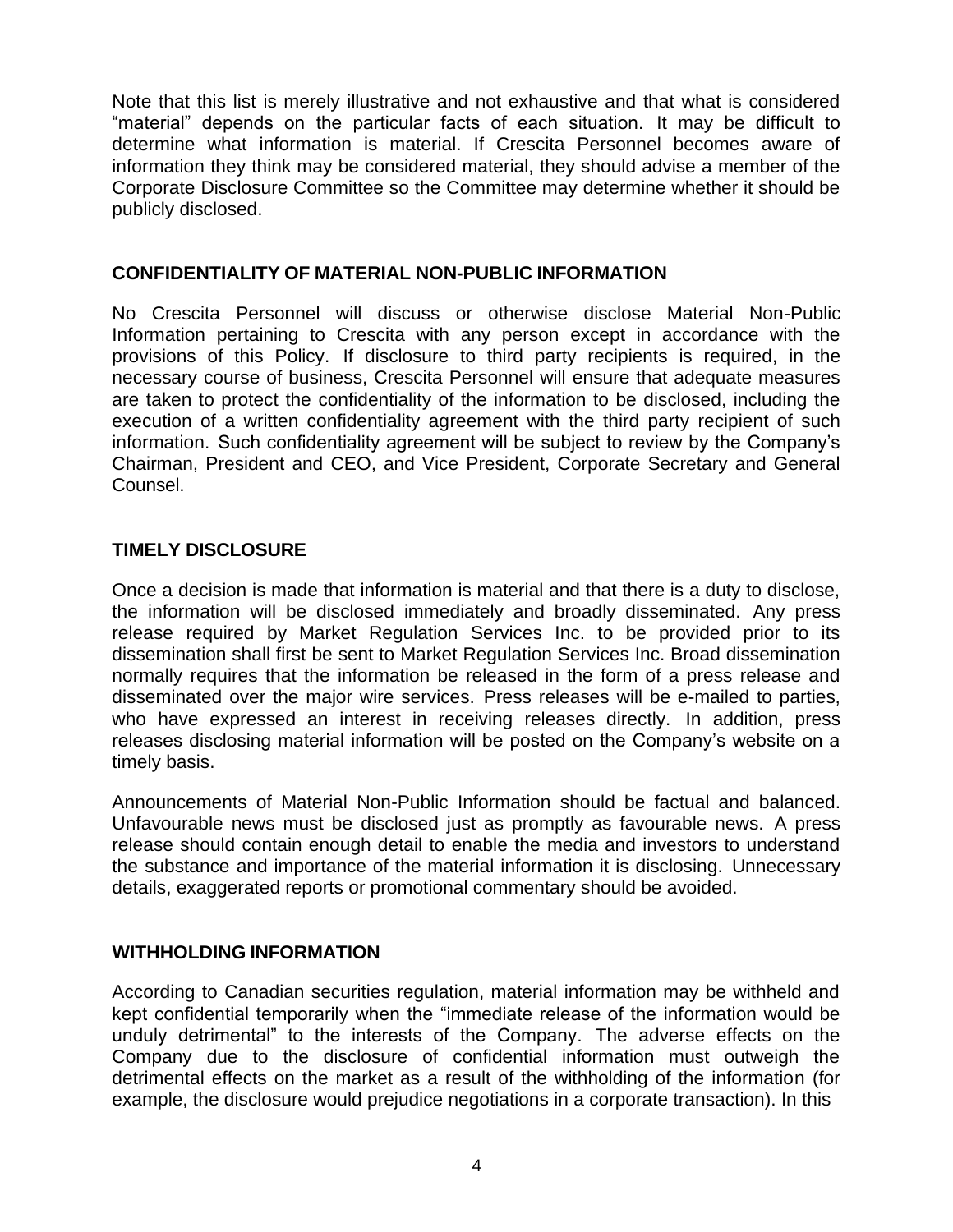case, Crescita will continue to keep such Material Non-Public Information confidential and, in the case of a material change, Crescita will file with the OSC and other applicable Canadian securities regulatory authorities a confidential material change report. The status to keep the information confidential will be reviewed regularly by the Corporate Disclosure Committee. The decision to disclose the information publicly will be made when required by the regulators or earlier if practical.

## **SELECTIVE DISCLOSURE**

Selective disclosure occurs when Material Non-Public Information is disclosed to specific individuals or groups. This type of disclosure is generally improper and prohibited. Such disclosure may be intentional or inadvertent. If Crescita Personnel become aware that there has been an incident of selective disclosure, it should immediately be reported to a member of the Corporate Disclosure Committee. Upon being contacted under such circumstances, the Corporate Disclosure Committee will (in consultation with Crescita's legal advisors if considered appropriate) develop a plan to make public disclosure of the information in accordance with the provisions of this Policy and will use their best efforts to execute such plan as soon as practicable, but in any event within the time period, if any, prescribed by applicable law.

## **GENERAL COMPANY COMMUNICATIONS**

This Policy acknowledges that Crescita, including persons other than the Authorized Spokespersons, may communicate on a regular basis, in the ordinary course of business, with the Company's customers, suppliers and other third parties (other than investors and shareholders), by means of media communications, interviews, speeches and industry conference presentations. These communications are not subject to this Policy, except where such communications may involve the dissemination or discussion of Material Non-Public Information pertaining to Crescita. In such event, the relevant materials and information forming part of these communications should be submitted to the Corporate Disclosure Committee with reasonable advance notice, for purposes of the Committee's review and approval. In the event of any doubt as to whether or not materials or information in a particular instance requires Corporate Disclosure Committee review and approval, these materials and information should be referred to the Corporate Disclosure Committee for consideration prior to distribution or discussion.

#### **FORWARD-LOOKING INFORMATION**

From time to time, it may be appropriate to convey the future direction of the Company to the public in order to assist the market in accurately valuing the Company's securities.

(a) This information will be limited to facts and underlying assumptions about the Company's business and strategies and the Company will not provide forecasts of future earnings or other financial results.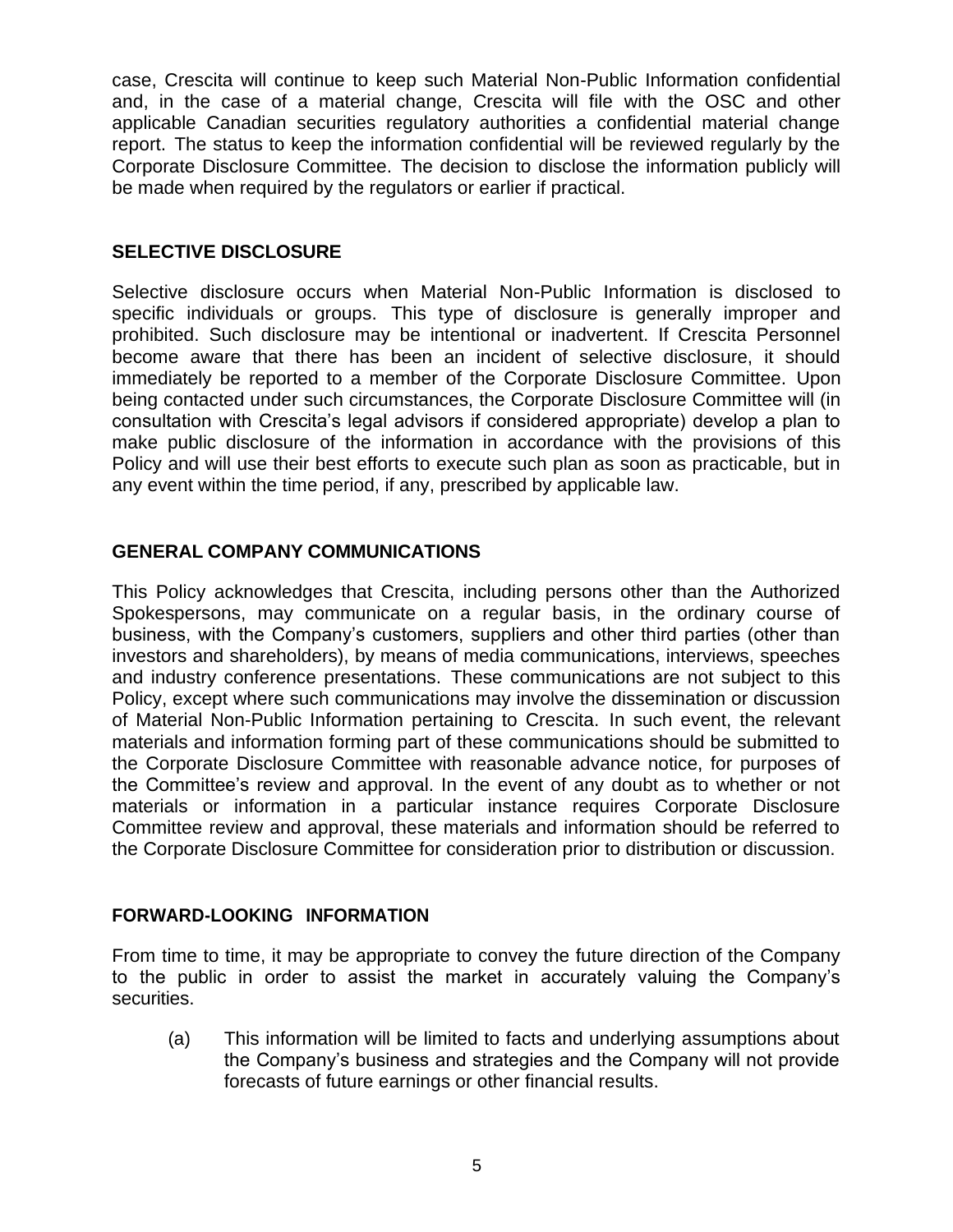(b) The information, if deemed Material Non-Public Information, will be broadly disseminated via press release prior to any other type of disclosure (and, in such case, the information will also require the prior review and approval by the Corporate Disclosure Committee);

Forward-looking information included in quarterly releases or other public documents will be accompanied by an appropriate warning or disclaimer which outlines the factors that may cause actual results to differ from expected results. When making oral forward-looking statements, such as in press briefings or meetings with analysts, reasonable care should be taken to include an appropriate reference to such risks and uncertainties.

## **REGULATORY FILINGS**

All regulatory filings made, including the Company's continuous disclosure documents and offering documents, made by or on behalf of Crescita, with applicable securities regulatory authorities and stock exchanges, will be prepared by or in conjunction with, the Chairman, the President and CEO and approved by the Corporate Disclosure Committee as set out herein. If a member of Crescita Personnel is asked to review any offering or continuous disclosure document, he or she must consider all information about Crescita of which he or she is aware in order to adequately assess whether the disclosure being reviewed is accurate, fails to state a material piece of information or is misleading or inaccurate in any way. Crescita Personnel must bring to the attention of a member of the Corporate Disclosure Committee any information which he or she knows or reasonably believes to be misleading or inaccurate in the document. Crescita Personnel should also advise a member of the Corporate Disclosure Committee if he or she believes the document omits to state a fact or information that may be material. All news releases containing information regarding financial results of the Company, in particular annual and quarterly earnings, must be previewed by the board of directors or audit committee prior to dissemination.

#### **PRESS RELEASES**

All press releases to be issued by or on behalf of Crescita must be forwarded, where practicable, at least 24 hours prior to issuance, to at least two members of the Corporate Disclosure Committee for review and approval. If practicable, draft press releases will be circulated to members of the Board of Directors for comment prior to issuance; however this process shall not affect or diminish the authority and responsibility of the Corporate Disclosure Committee as set out herein.

#### **ANNUAL AND QUARTERLY EARNINGS INFORMATION**

A press release containing a discussion of Crescita's annual and quarterly earnings results will be submitted to the appropriate newswire services for dissemination in Canada.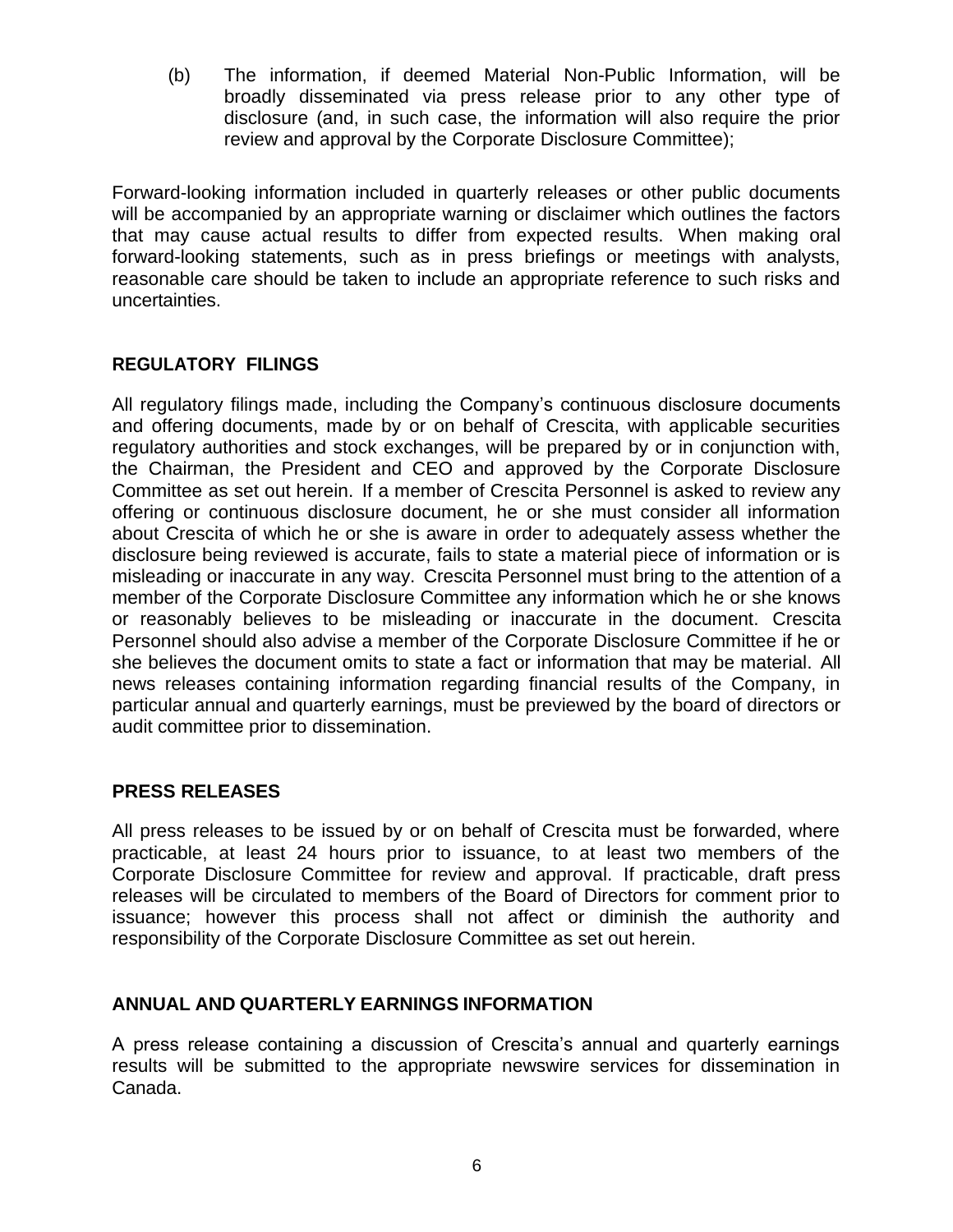Advance notice of the time, date and connection instructions for annual and quarterly earnings conference calls and/or webcast will be released in advance (generally not less than five (5) business days prior to the conference call) and posted on Crescita's website (generally not less than five (5) business days prior to the annual and quarterly earnings release), or in either case where not released or posted in advance, included in the annual and quarterly earnings press release which should be issued not less than 12 hours prior to the conference call and/or webcast.

Annual and quarterly earnings conference calls or webcasts will be open to all interested parties to listen in on the call. Provisions will be made for a taped replay of the conference call (or webcast) to be made available for a number of days thereafter.

Assuming that these three steps have been followed, the information contained in the annual and quarterly earnings press release may be discussed freely on the scheduled conference call.

# **CONFERENCE CALLS**

Conference calls may be used to elaborate on information contained in a press release that has been issued, or to update the investment community on major initiatives that have been previously announced. The content of the presentation portion of each call will be scripted in advance of the call. Management will respond to questions and concerns from the participants on the call. The calls are open to analysts, investors, media and the public. A recording of the call will be made and kept in a file of publicly disclosed material. The recording may also be accessed by phone or through the internet following the completion of the call.

#### **PRESENTATIONS**

Each Spokesperson should, prior to any scheduled interaction with the investment community, Crescita shareholders (or prospective shareholders), the public or at industry conferences, consult with the Corporate Disclosure Committee as to what current information relating to Crescita or its subsidiaries if any, might reasonably be considered to be Material Non-Public Information. Prior to the scheduled interaction, the Corporate Disclosure Committee should, if any such current Material Non-Public Information then exists, decide whether to: (i) keep the information "off-limits" for the interaction with the outsider(s); or (ii) disclose the information publicly by one of the means mentioned under the Timely Disclosure section of this Policy.

The Company will, from time to time, make itself available to visits from the investment community. It will provide all analysts and investors with equal opportunity to meet senior management. The Company may also hold one-on-one meetings to provide information about the Company that is essential for the preparation of an analyst report. As outlined herein, certain procedures must be followed prior to the meetings and it is recommended that at least two members of Crescita's management attend meetings with investors and analysts.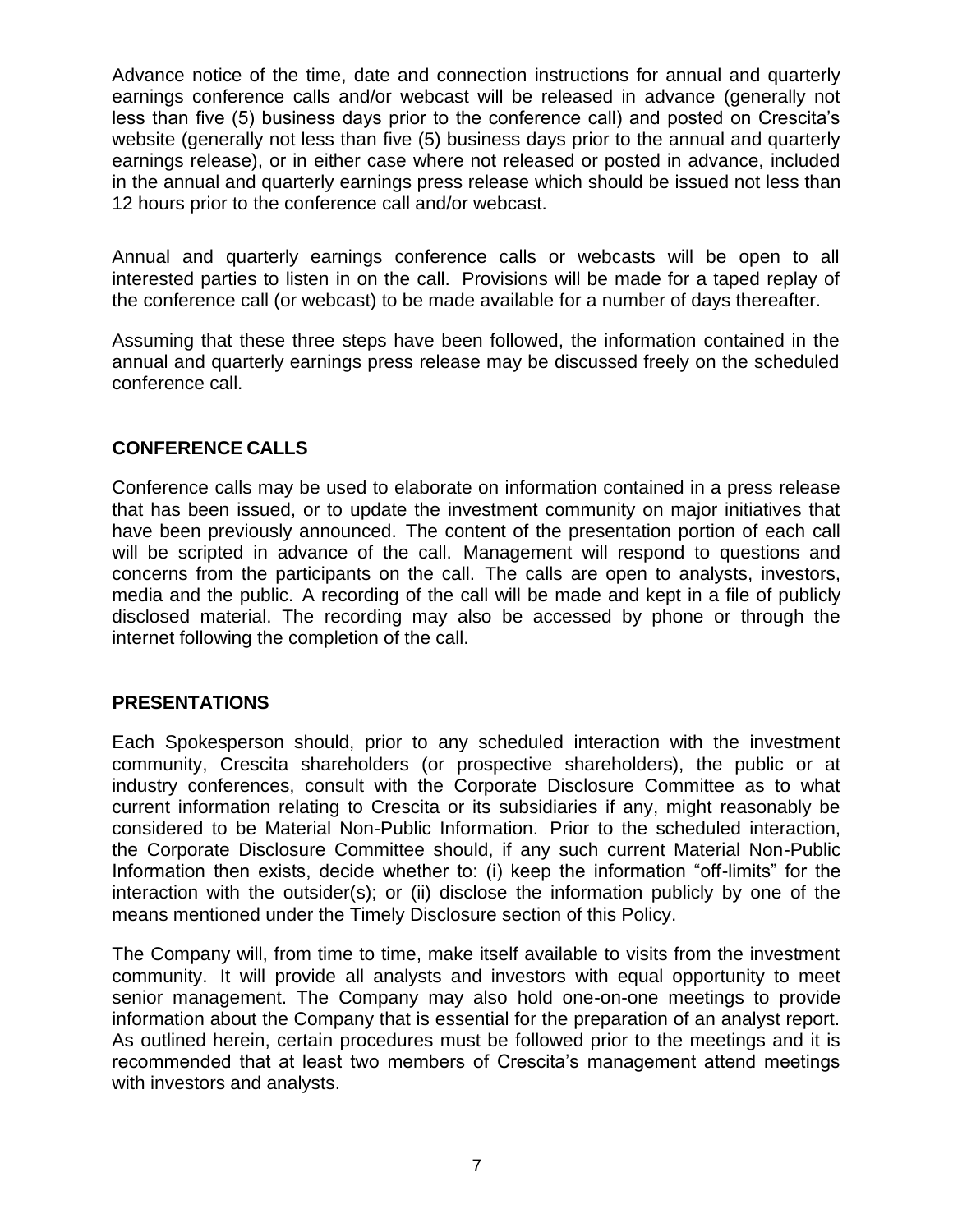#### **ANALYST REPORTS**

Crescita may review, upon request, analysts' models or reports, subject to the applicable restrictions of the OSC and TSX, or other applicable securities regulatory authority or stock exchange.

Any review will be conducted by the Chairman and CEO or his designee and any comments will be limited to those portions of the model or report that constitute statements of fact or a factual description of Crescita's business or which discuss information which is not Material or has been publicly disclosed. The Chairman and CEO or his designee may correct factual errors in analysts' models and reports, provided the corrected information has already been broadly disseminated to the public or is not Material. In no event will any Crescita Personnel comment on, confirm, deny or guide any forward-looking statements or financial projections contained in such models or reports.

Analyst reports are proprietary products of the analyst's firm. Crescita may post on its website a complete list, regardless of the recommendation, of all the investment firms and analysts who provide research coverage on Crescita. However, such list will not include links to analysts' or any other third party websites or publications.

#### **MARKET RUMOURS**

It is Crescita policy that it does not comment on market rumours. This means that as an issuer of public securities, the Company will respond to media or other inquiries with a statement to the effect that: "It is our policy not to comment on market rumours or speculation."

An applicable securities regulatory authority or stock exchange may request that Crescita make a definitive or clarifying statement in response to a market rumour that is causing significant fluctuation in the trading price of Crescita's listed securities. Crescita, through the Corporate Disclosure Committee, will consider whether to make a policy exception and respond to the rumour. If a decision is made to respond to the rumour, the Corporate Disclosure Committee will determine the content of the appropriate press release to be issued.

#### **QUIET PERIODS**

The Company's policy regarding quiet periods is discussed in detail in the Company's Insider Trading Policy.

#### **TRADING RESTRICTIONS**

The Company's policy regarding trading restrictions is discussed in detail in the Company's Insider Trading Policy